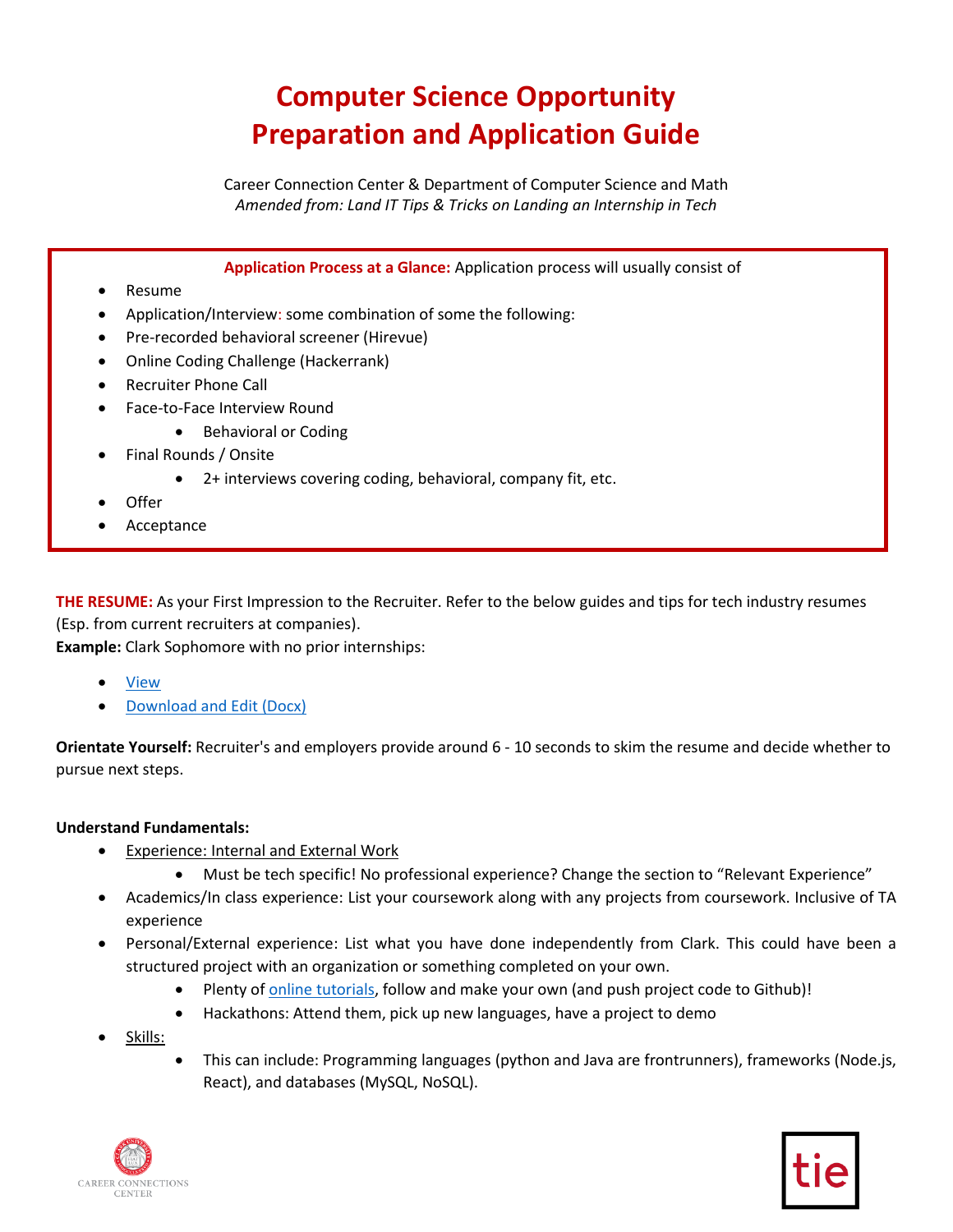- Should not include: Operating systems section and a PC software section (i.e. Windows and Google or Microsoft Suite) is fluff and recruiters will look down on these (supported by data cultivated from: Google, Splunk, Facebook, Datadog)
- Design/Format
	- 1 page
	- Include GPA if 3.5 or above
	- Design: Colors are okay, but keep it cohesive and nothing too bold to distract from the content

**THE COVER LETTER:** For tech (especially computer science) roles, cover letters are usually NOT part of the application process.

- Do not submit one unless specifically requested
- If you need it, refer to this resource

**THE INTERVIEW:** Ongoing preparation, referrals/references, once you get an interview, following-up

# **Ongoing Preparation:**

Software & DevOps Positions: Practice for coding interviews

- [Leetcode](http://leetcode.com/)
- [Study Guide](https://yangshun.github.io/tech-interview-handbook/algorithms/algorithms-introduction) with Links to Leetcode problems by topic
- • Coding Interviews usually consist of problems you can answer in the language of your choice, and rarely exceed the scope of your data structures and algorithms courses (CS 121 and CS 160)
- You should keep up with your coding problem-solving ability until you've secured an offer.
- In addition to coding problems, general technical questions may be asked.

# **Examples:**

- Object Oriented Programming principles
- What is Polymorphism?
- Inheritance vs. abstraction
- What are the key differences between Java and Python?

Data Science Positions: Your coding questions will likely look a bit different:

- A goo[d thread](https://www.kaggle.com/questions-and-answers/89641)
- Know SQL queries, some modeling, etc.

 Cyber Positions: You may get selected for the coding track (like the first section on Software & IT) for the initial screening. Later interviews will likely cover topics more directly related to cyber, rather than to coding.

# **Referral and Reference:**

- Applying early is a competitive advantage. Either have a referral ready beforehand or just apply without one (as soon as it opens).
- If you have your eyes set on a company and their applications haven't opened yet, look up the company on LinkedIn, and see if you can connect with an alum who works there, or even connect and introduce yourself to a recruiter at that company.